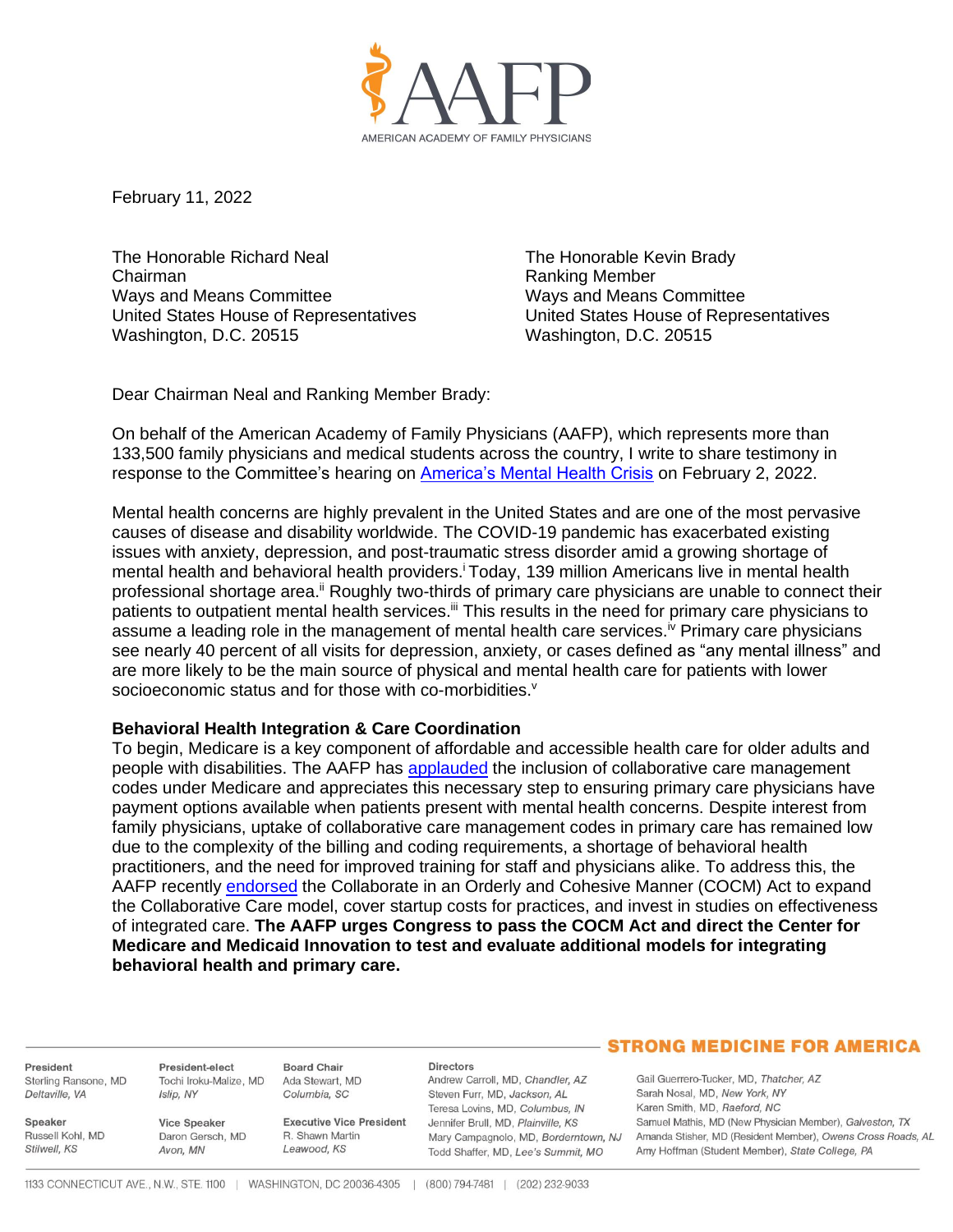Family physicians are increasingly encountering patients with complex care needs due to mental health concerns; however current Medicare values for outpatient evaluation and management visits do not account for the additional cognitive effort, time, and resources these patients require. The infrastructure necessary to facilitate integrated behavioral health and robust care coordination can be costly, especially for small and solo physician practices. **The AAFP recommends Congress pass legislation establishing a Medicare add-on code to allow primary care clinicians that have the capacity to provide integrated behavioral health services to be reimbursed for the more complex services they provide**.

The AAFP also recognizes the school nurses and counselors play an important role in ensuring children and adolescents can access care. However, current coordination between primary care physicians and school-based clinics is limited, and many family physicians do not receive all relevant information to ensure care continuity, especially during school breaks. School-based clinics often do not have information on the child's or family's insurance coverage, making it difficult to receive accurate and affordable referrals. **The AAFP strongly recommends Congress make investments to improve care coordination between school-based health care providers and primary care physicians.**

Telehealth also serves as an important tool to expand access to mental health services, particularly in medically underserved areas, and reduce stigma related to seeking mental health care.<sup>vi</sup> When used within a patient's medical home for primary care or with a trusted mental health professional, telehealth can be a valuable tool in expanding access to timely, high-quality mental health care. As outlined in our [Joint Principles for Telehealth Policy,](https://www.aafp.org/dam/AAFP/documents/advocacy/health_it/telehealth/LT-Congress-TelehealthHELP-070120.pdf) **the AAFP strongly believes that the permanent expansion of telehealth services should be done in a way that advances care continuity and the patient-physician relationship.** Expanding telehealth services in isolation, without regard for previous physician-patient relationship, medical history, or the eventual need for a follow-up hands-on physical examination, can undermine the basic principles of the medical home, increase fragmentation of care, and lead to the patient receiving suboptimal care. This is especially true for patients with complex medical needs including mental health concerns or substance use disorder. In fact, a nationwide survey found that **most patients prefer to see their usual physician through a telehealth visit, feel it is important to have an established relationship with the clinician providing telehealth services, and believe it is important for the clinician to have access to their full medical record.** Telehealth can enable timely, first-contact access to care and supports physicians in maintaining long-term, trusting relationships with their patients, both of which are central to continuity of care and high-quality services.

## **We urge Congress to permanently remove Medicare geographic and originating site restrictions to ensure that all beneficiaries can continue to access telehealth care at home and work with CMS to develop policies that protect patient safety, strengthen the physician-patient relationship, and safeguard the Medicare program.**

Additionally, many physicians routinely use telephone translation services to provide linguistically appropriate care, and these services can be more seamlessly integrated into telephone visits, whereas integrating translation services into audio-video platforms can be costly and complex. These services are important for patients without access to a smart phone and patients with limited English proficiency. **Requiring Medicare to cover audio-only evaluation and management services (E/M), in addition to mental health services, beyond the public health emergency will ensure equitable access to care.** As previously stated, primary care physicians see nearly 40 percent of all visits for depression, anxiety, or cases defined as "any mental illness" and are more likely to be the only source of care for patients of a lower socioeconomic status. Ensuring appropriate payment for audio-only E/M services will promote more equitable access to care.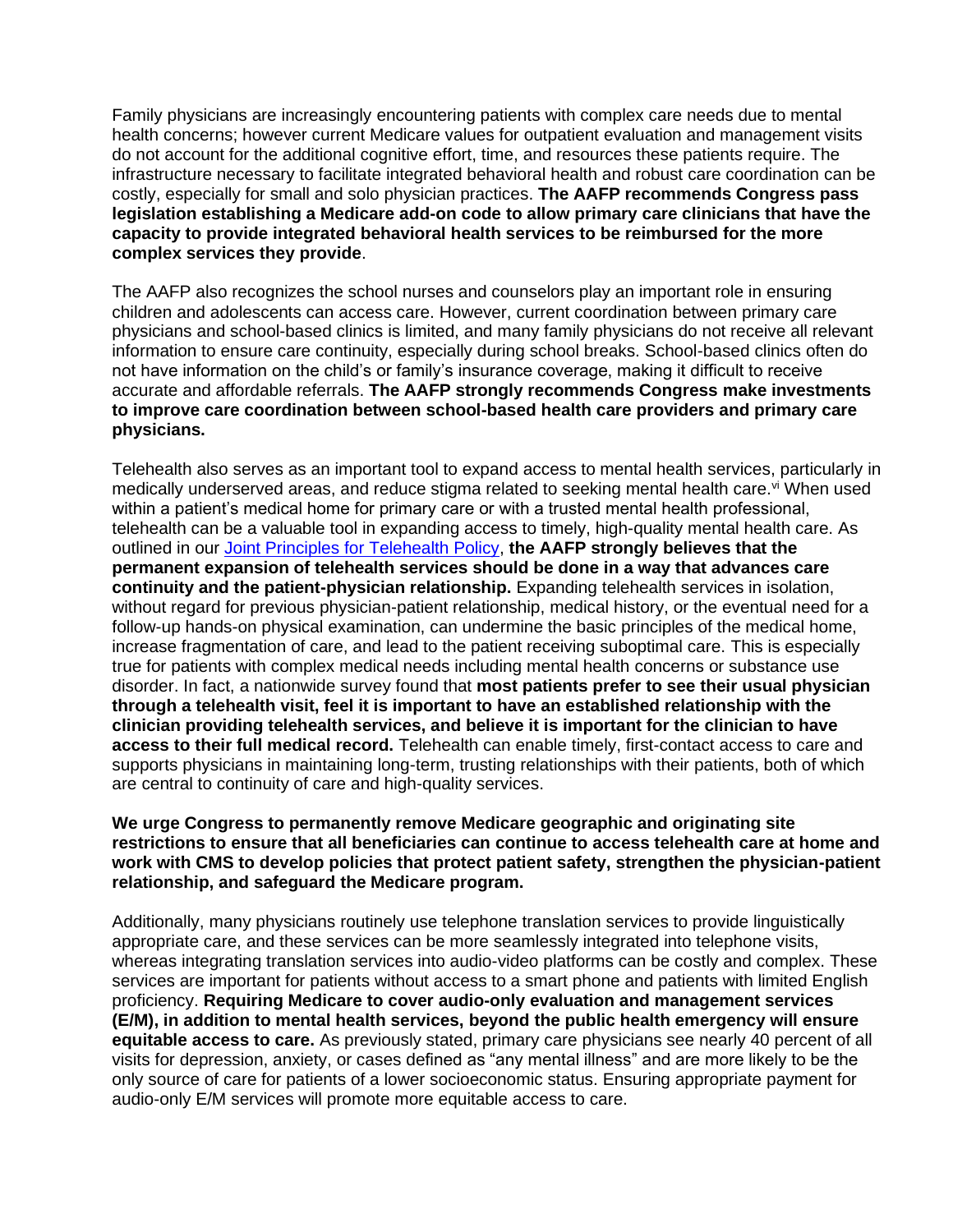# **Ensuring Timely Access to Care and Coverage Parity**

Access to mental and behavioral health care services is often impeded by burdensome regulations like prior authorization or step therapy. These barriers exist in primary care as well, but more stringent requirements for mental and behavioral health services would violate parity laws.

Prior authorization requires approval from a health plan before the delivery of a procedure, device, supply, or medication for insurance to cover the cost. According to a 2020 survey conducted by the American Medical Association (AMA), 85 percent of physicians report that the burden associated with prior authorization is "high" or "extremely high" and 30 percent of physicians report that prior authorization has led to a serious adverse event for a patient in their care. The AMA survey reports that physicians and their staff spend almost two business days each week completing an average of 40 prior authorizations per physician, per week. Studies show providers suffer costs of \$11 per manual prior authorization and \$4 per electronic prior authorization, which amounted to a total of \$528 million in prior authorization costs for providers in 2019.<sup>vii</sup> Further, prior authorization interactions with insurers cost practices \$82,975 per physician annually.viii **The AAFP [urges](https://www.regrelief.org/wp-content/uploads/2021/05/RRC-FINAL-PRESS-RELEASE-HOUSE-BILL-INTRO-D0948815.pdf) Congress to pass the** *Improving Seniors' Timely Access to Care Act (H.R. 3173/S. 3018)* **and permanently reduce the volume of prior authorization requirements across Medicare and Medicaid payers.** 

Step therapy is an insurance protocol that requires patients to try one or more insurer-preferred medications prior to a physician recommendation. This practice is also known as "fail first" and can take weeks or months. Once a patient finds a medication that does work for them, they may have to repeat the step therapy process if they switch insurance plans. When implemented improperly, step therapy can result in patients not being able to access the treatments they need in a timely manner. Physicians can request exceptions to step therapy requirements, but insurers may not respond promptly to such requests, resulting in a further delay of treatment. **The AAFP [urges](https://www.aafp.org/dam/AAFP/documents/advocacy/legal/administrative/LT-SupportingSafeStepAct-051921.pdf) Congress to pass the Safe Step Act (S. 464 / H.R. 2163) to implement transparency guidelines to prevent inappropriate use of step therapy in employer-sponsored health plans and create a clear process for patients and physicians to seek reasonable exceptions to step therapy.**

# **Improve Access to Medication-Assisted Treatment (MAT):**

Physicians continue to face barriers to prescribing evidence-based treatment like buprenorphine and other MAT. Clinicians are required to obtain an X-waiver from the Drug Enforcement Administration (DEA) in order to prescribe MAT. To obtain the waiver, physicians must complete 8 hours of training and attest to meeting counseling and other requirements. Previous caps on patient volume for MAT administration have also hindered the expansion and accessibility of MAT. While documentation, counseling, and inspection requirements are important to ensuring practices follow recommended guidelines, they often make it difficult for small or rural practices to provide MAT given geographical and financial challenges.

These burdensome, redundant requirements create barriers to offering MAT in physician practices and have worsened access to this evidence-based treatment.<sup>ix</sup> The administration recently finalized new buprenorphine prescribing guidelines to exempt clinicians from certain training and reporting requirements if they provide buprenorphine to fewer than 30 patients. The AAFP [recognized](https://www.aafp.org/news/media-center/statements/opioid-use-disorder-treatment.html) these new guidelines as a positive step toward improving access to MAT but additional action is needed to ensure patients with SUD can get the care they need. **We urge Congress to pass the Mainstreaming Addiction Treatment Act (S. 445) to eliminate the X-waiver and improve patients' access to MAT.**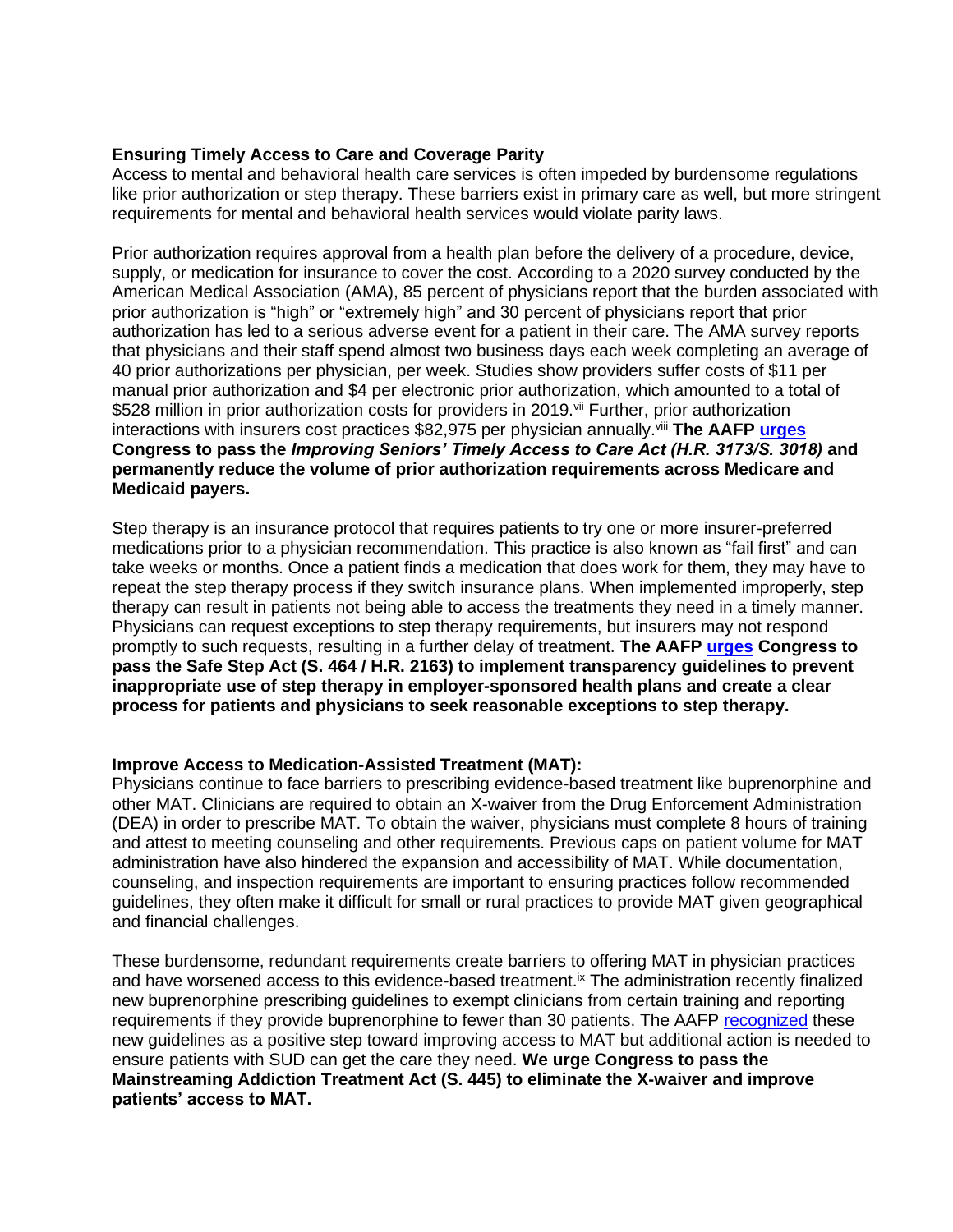The AAFP is [concerned](https://www.aafp.org/dam/AAFP/documents/advocacy/health_it/telehealth/LT-DEA-SpecialTelemedicineRegistration-102620.pdf) that DEA has not promulgated regulations to implement a special registration process for waivered clinicians to prescribe buprenorphine via telehealth, as mandated by the Substance Use-Disorder Prevention that Promotes Opioid Recovery and Treatment for Patients and Communities (SUPPORT) Act. Emerging evidence indicates that telehealth OUD treatment during the COVID-19 pandemic has improved access to MAT and helped patients stay in treatment, particularly for historically underserved populations. To ensure ongoing access to telehealth OUD treatment after the pandemic, **we urge Congress to ensure DEA swiftly publishes regulations establishing a special registration process for providing MAT via telehealth.**<sup>x</sup>

## **Data Collection**

Accurate data collection is essential to understand areas most in need of behavioral health resources. The AAFP recognizes that integrated behavioral health services exist on a spectrum and can include consistent coordinate of referrals and exchange of information, colocation of services in the primary care setting, or full integration of treatment plans shared between primary care and behavioral health clinicians. **The AAFP recommends Congress pass legislation directing the Director of the Agency for Healthcare Research and Quality (AHRQ) and the Assistant Secretary for Mental Health and Substance Use to create and implement a plan to improve measurement of the extent to which children and adults have access to integrated mental health care** in primary care and the effectiveness of the care provided.

Thank you for the opportunity to respond to the committee's request for information. The AAFP is eager to support the committee in finding solutions to address the growing mental health crisis. For additional questions, please reach out to Erica Cischke, Director, Legislative and Regulatory Affairs at [ecischke@aafp.org.](mailto:ecischke@aafp.org)

Sincerely,

Gda D. Stewart, no

Ada D. Stewart, MD, FAAFP Board Chair, American Academy of Family Physicians